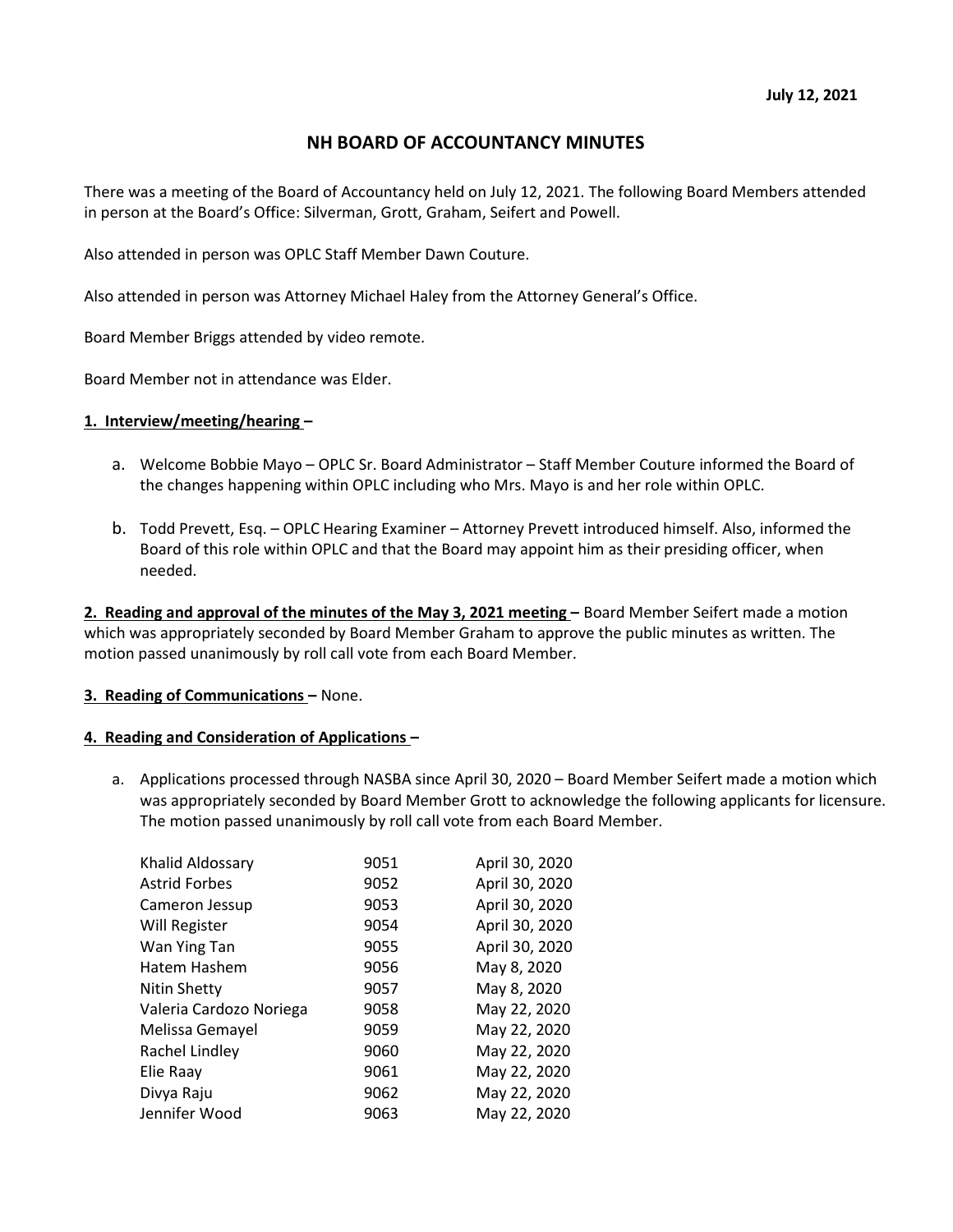## July 12, 2021 Page 2

## 5. Unfinished Business –

- a. Industrial work experience; Disciplinary Matrix and Rule Subcommittee Update Tabled.
- b. Board of Accountancy Newsletter Tabled.
- c. Zaki Demian Experience Verification Staff Member Couture to reach out in regards to the hours indicated on Mr. Demian's verification form from NASBA; do the hours compare to rule Ac 302.04 (a) (1) (a-f). Also, does the term of issuance meet the details from the AICPA's issuance term.

## 6. New Business –

- a. Upon the motion of Board Chair Silverman and the second of Board Member Powell, the Board voted by roll call vote, to conduct a non-public session for the purpose of discussing pending investigations and noting that such a non-public session is authorized by RSA 91-A:3, II (c) & (j), RSA 91-A:5, IV, Lodge v. Knowlton, 11 N.H. 574 (1978), and the Board's executive and deliberative privileges. Each member recorded his or her vote on the motion, which passed unanimously by roll call vote from each Board Member.
- b. Upon the motion of Board Chair Silverman and Board Member Graham, the Board by roll call vote resumed public session.
- c. Upon the motion of Board Chair Silverman and the second of Board Member Graham, the Board, by roll call vote, resolved to withhold the minutes of the preceding non-public session from public disclosure pursuant to RSA 91-A:3, III on the grounds that public disclosure would be likely to render the proposed action ineffective. Each member recorded his or her vote on the motion, which passed unanimously by roll call vote from each Board Member.
- d. Motion to appoint Attorney Todd Prevett as Presiding Officer for adjudicative proceedings pursuant to RSA 208 – Board Chair Silverman made a motion which was appropriately seconded by Board Member Grott to appoint Attorney Prevett as the Board's Presiding Officer. The motion passed unanimously by roll call vote from each Board Member.
- e. 2021 NASBA Regional Meeting Board Chair Silverman informed the Board that CPA Evolution was a big topic. The new CPA exam procedure will be starting in 2024. Additional information to be discussed at NASBA's annual meeting in October.
- f. Email from NASBA regarding acceptable accounting courses The Board reviewed the email from NASBA and held a brief discussion. Board Chair Silverman made a motion which was appropriately seconded by Board Member Graham to not accept review courses as towards licensure. The motion passed unanimously by roll call vote from each Board Member.
- g. Letter from Celeste C. Ledoux Board Member Grott made a motion which was appropriately seconded by Board Member Graham to refer Ms. Ledoux to the Board's administrative rules Ac 403.02 (a & b); also, to be more careful in the future. The motion passed unanimously by roll call vote from each Board member.